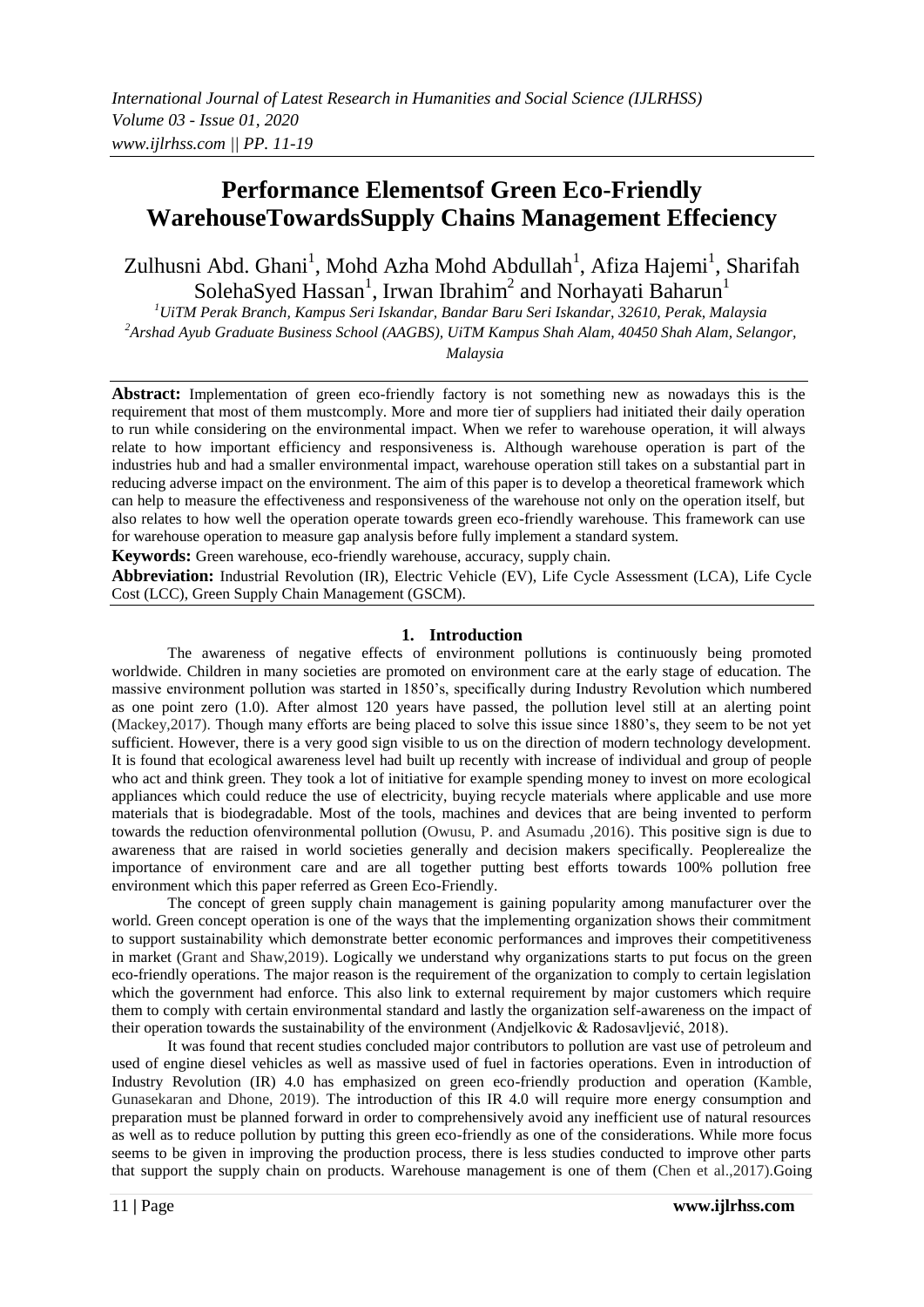*Volume 03 - Issue 01, 2020*

#### *www.ijlrhss.com || PP. 11-19*

deep to their operation many elements of the daily operation relates to environment is overlooked. The warehouse is not simply a building or space just to keep ready products before delivery or for materials storage, but also an important area in overall operations that management should put effort to improved. This paper proposed some elements that warehouse can look into in getting the operation closest possible to become green eco-friendly warehouse which could improve the efficiency of supply chain management.

#### **2. Objective of Study**

The objectiveof this study is to propose a theoretical framework that can be used to evaluate warehouse towards green eco-friendly operationwhich helps to improve the efficiency of supply chain management. This framework proposed that there is significant relationship between accuracy, resource utilization, financial outcome, responsiveness and flexibility of warehouses with green eco-friendly warehouse which will lead to an effective supply chain management.

#### **3. Literature Review**

Warehouses is one of the main components in supply chain. In providing improvements on supply chain, there is variety of value-added activities that can be added to warehouse operation to move the operation towards an efficient warehouse. One of the ways is by measuring the performance of the warehouse towards environmentally friendly operations(Khan, S. and Zhang, 2017). Here we will discuss different measuring components that might be able useful to measure the performance of warehouse towards green eco-friendly warehouse, starts from accuracy, to resource utilization, financial outcome and responsiveness and flexibility of the warehouse.

#### **3.1 Measuring Performance of Eco-Friendly Warehouse from Warehouse Operation Accuracy.**

Before we go deep into measuring warehouse accuracy, here is the definition of accuracy. Accuracy can be defined as an ability toobtain data to be correct in specific value or standard in terms of measurement, calculation or specification. One of the ways that we can measure the performance ofthe eco - friendly warehouse is by measuring the accuracy of the warehouse. Inventory is classified as in-house assets of the organization. Even if the firms provide warehouse service to clients, the firm must ensure that the inventory is 100% accurate. These inventories consider as money, which in the forms of finish products or materials. Warehouse accuracy towards the eco - friendly warehousecan be measured by its inventory accuracy. This measurement will consider the percentage of differences between the stock card from system input with the physical inventory count in a particular set of area during a particular period of time(Bogale, 2016).

Zero discrepancyis the target of this measurement, which prove the stock in the system and physical stock is tally and well controlled. This performance measurement can be conducted quarterly or half a year annually to ensure there is no shortage of inventories or excess amount of inventory in the warehouse. In terms of quality, accuracy in warehouse inventories improves inventory tracking, controlling stock levels, avoids stealing of goods from inventories or loss of goods in stocks(Malinowska, Rzeczycki, & Sowa, 2018). Accurate stock level could help in increasing warehouse productivity by shortening the searching of materials in the warehouse and cut short the collection distance by optimizing the arrangement of the inventories according to their monthly needs. This could be linked with eco-friendly activities were less petrol will be used to move forklift which require the movement of targeted goods. Other than that warehouse could benefit from energy saving, where any area with less stock movement doesn't require much usage of lights and part of the lights could be switched off and this could result in saving in electricity usage.

Accuracy in the stock level as well could help in avoiding wastage of material if there is overstock materials in the warehouse. If the warehouse is providing service for storage, they could alert client on the shelf life of each stock and whichever stocks near to expiry, they could alert client in advance where the client could work out something to clear off the stock before it expired and disposed as waste. This could save the environment from being polluted by unwanted materials and reduce materials dump into the landfill. The performance evaluation for eco-warehouse could also add into consideration on checking either the warehouse upgraded their facilities to use barcode and radio frequency tools to optimized the operations and improve the speed of searching, which could help reduce the energy (electricity and fuel) to search for desired materials(Laosirihongthong et al., 2018).

Another way to measure the accuracy performance of the eco - friendly warehouse is by checking the accuracy of order picking and order shipping. In warehouse operation, picking order includes a right process of getting correct instruction inorder, for example, order quantity, unit measure and where the product specific store in the warehouse (Bogale, 2016). We need to understand that some materials are storedcloser to each other. Planning and by knowing in which area the materials stored will shorten the order picking time where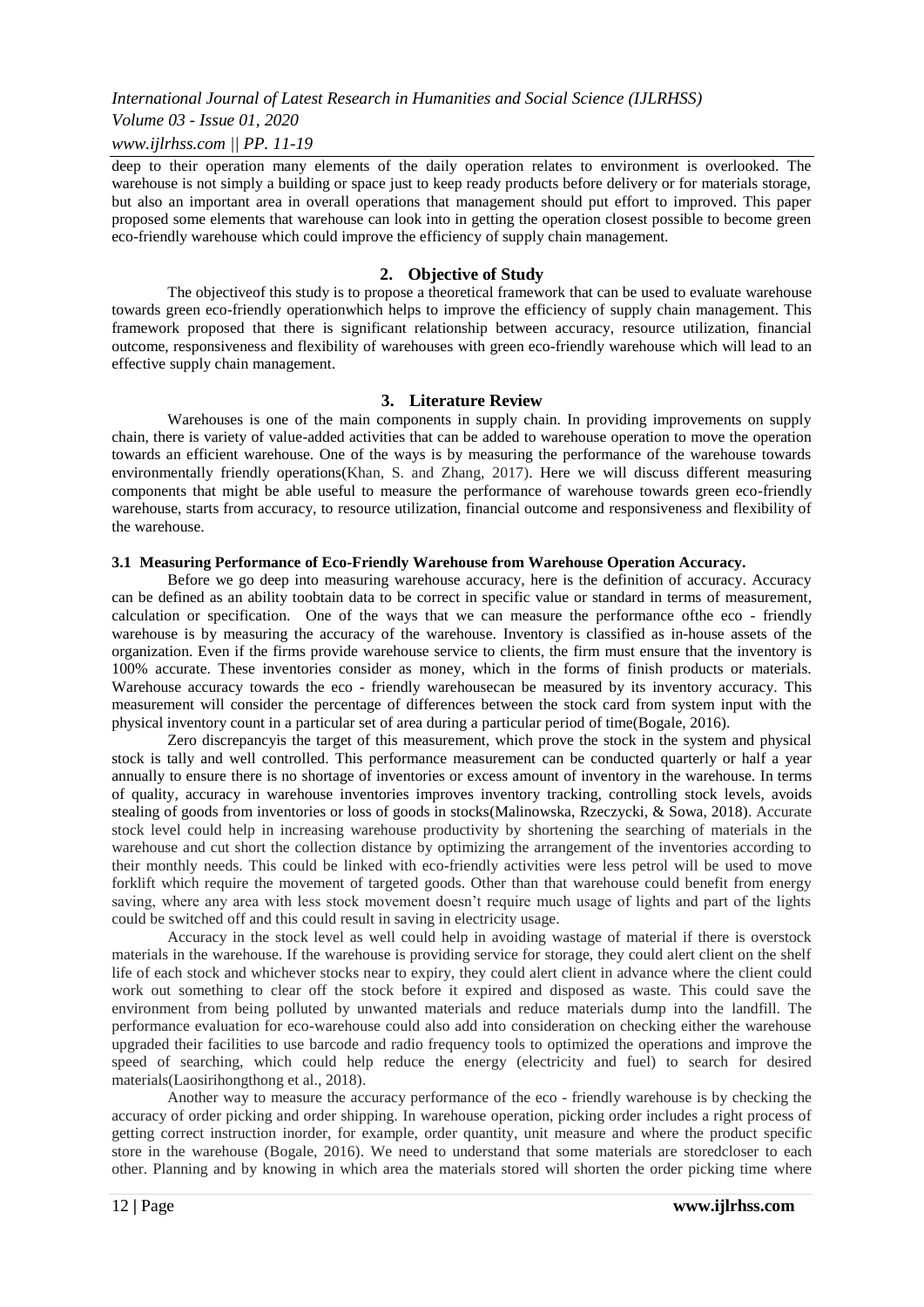# *Volume 03 - Issue 01, 2020*

# *www.ijlrhss.com || PP. 11-19*

multiple picking of various types of materials might be needed at the same location (Chen et al., 2017). A useful system is required to help the worker to allocate and plan for their movement. Another important performance measurement is on the accuracy of order shipping. To create a good service to customers, these both type of activities is important to create a good service and image to the customers. Failed to achieve 100% accuracy in order picking and order shipping will end up in generating returns from customers and poor image (Bogale, 2016). Return from customer meaning double shipment, which will incur more fuel energy no matter what type of transportation is used: - land, sea, or air (Waller et al., 2016). In measuring the performance of eco-friendly warehouse, accuracy of order picking and order ship to customer must achieve 100% accuracy in order for the warehouse to be considered as fully as green eco-friendly warehouse. Another wastage if these elements of measurement is not 100% achieve, is where shipment to customer might not be able to consolidate (Winkle et al., 2019). If shipment able to be consolidated, it will save the environment by reducing the amount of pallet or case and will reduce forklift handling for instant. This key point is important because by using more forklift is equal to more fossil fuelcombustion. Past study conducted where any unoptimized forklift performance, forexample, using 20% inflated forklift tyre will increase 2% of fuel consumption and misalign forklift will increase 8% increase in fuel consumption (Indrawati, Miranda, & Pratama, 2018). So, in this performance evaluation, it is suggested to check the frequency of forklift maintenance as well.

Next accuracy measurement inevaluating the performance of the eco - friendly warehouse is by knowing the percentage of transaction error and percentage of receiving the correct shipping documents (Laosirihongthong etal., 2018). Any transaction errors or detection on incorrect shipping documents will increase the consumption of electricity and paper. Increase in electricity usage significantly to the error because more time is required for the operator to generate correct transaction or shipping documents and more paper will be used to print out the required information.

#### **3.2 Measuring Performance of Eco-Friendly Warehouse from Resource Utilization.**

Resource utilization is the most obvious measurement indicators to measure the performance ofgreen eco-friendly warehouse. The fact is, for any investigators who evaluating the performance of green eco-friendly warehouse, they would notice that the resource utilization reflects directly on the performance of the warehouse. Before we go deeper, the 'investigators' term used here refers to general people with concerns that includes researchers and auditors. Since this study uses Loasirihongthong et al., (2018) journal article as main reference there are three resources utilization measures were discussed which is space utilization, equipment utilization as well as labor and productivity utilization.

It is fairly agreed that hundred percent green eco-friendly environment is not yet feasible due to several applicability factors such as maintainability, implementation cost, time consumption and technological availability. According to Chatur (2019), the hundred percent green power generation is still not feasible in 2050 due to several facilities' implementation issues. However, the efforts towards highest possible green ecofriendly environment would be always worth to reduce pollution effects on our environments.The green ecofriendly implementation availability could be noticeable by investigators through previously listed three resources utilization measures. Space utilization has four factors to be considered. The measures are directly depending on fitting the space use of the four factors that influence the size of a warehouse. It could be concluded that the size of a warehouse depends on product size per unit/category, the storage requirements, storage period and production process (Ma & Abdulai, 2019).



Figure 3.1 summarizes the factors that influence size of a warehouse.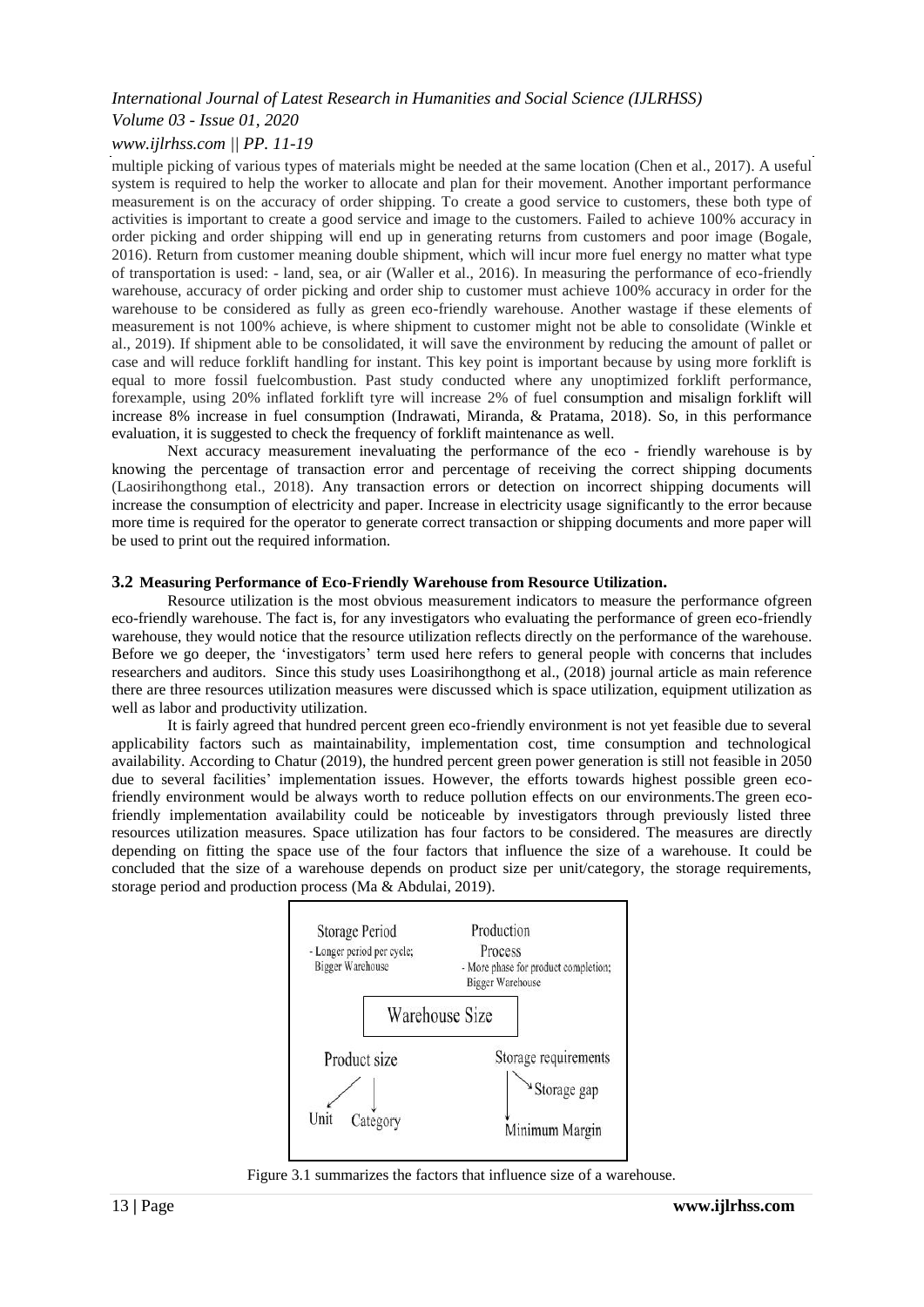Once the fit of these four factors reaches optimization it should result two visible indicators which are high level production rate and high frequency of available space reuse cycle manage to be scheduled.Goshime, Kitaw and Jilcha, (2018) concluded that, better utilization of space and equipment are factors that maximize the production rate. In order to understand how green eco-friendly is practiced on equipment utilization, the equipment must be categorized based on two co-exist dimensions which are how the equipment is operatedand what are the raw materials used to operate the equipment. Table 3.1summarizes the details of these two co-exist dimensions. According toTodorovic and Simic (2018), the petroleum consumption has not only alerted us on pollution issues, but also bring a dilemma on how long it could sustain. Though the green eco-friendly alternative is available, the high-power consumption equipment has the significant disadvantageof using green eco-friendly organic material compared to petroleum. The implementation and maintenance cost are very high. Therefore, it is a very challenging decision from the management side. The labor and productivity, utilization of green eco-friendly discussion covers all aspects related to products stored in a warehouse. It includes the worker activities, transportation uses, monitoring system and management of the warehouse itself. In can be concluded fromTodorovic and Simic (2018), that the electric vehicles (EV) give high impact to green eco-friendly through pollution-free transportation implementation. Meaning, in evaluating the performance of green eco-friendly warehouse, if EV is used in the warehouse, meaning their operation is nearly comply to ecological operation. The workers' general everyday schedule should be arranged to maximize to categorize the warehouseasgreen eco-friendly. If the worker schedule is well arranged, consumption of electricity will be reduced, fuel consumption will also reduce and less pollution emit to the environment. In addition, working procedures to maintain the green eco-friendlymaxima, such as no unnecessary overtime operation to use the warehouse facilities, to promote recycling to the highest, to ensure all containers use is made of organic materials and thesecriteriamust be enforced. Based on explanation by Adiguzel and Floros (2019), it could be concluded that the phase by phase implementation is the best to fit a proper green eco-friendly transformation for a warehouse on resource utilization. Labor and productivity utilization should be started first and once the measures shows good indicator points, the equipment utilization should then be implemented before finally the space utilization.

| Raw material<br><b>use</b><br>Operate<br>using | Petroleum                                                     | Organic<br><b>Materials</b>                     | No Raw<br><b>Material</b>                              |
|------------------------------------------------|---------------------------------------------------------------|-------------------------------------------------|--------------------------------------------------------|
| <b>High Voltage</b>                            | -Engine uses                                                  | -Solar<br>power<br>generated<br>engine uses     | -Heating<br>process                                    |
| Electricity                                    | - Usually for<br>domestic<br>purposes                         | -Usually<br>require high<br>maintenance<br>cost | -Freezing<br>process<br>-Require<br>motor uses         |
| <b>Low Voltage</b><br>Electricity              | Limited/short<br>perod<br>operations<br>using small<br>engine | - Organic<br>fuel for<br>small<br>engine.       | Limited/short<br>period<br>operations on<br>engine use |
| <b>Battery</b><br><b>Powered</b>               | Not<br>Applicable                                             | Not<br>Applicable                               | -Mobile<br>equipment                                   |
| Living<br><b>Creatures</b>                     | <b>Not</b><br>Applicable                                      | -Human<br>workers<br>-Animals                   | <b>Not</b><br>Applicable                               |
| <b>Natural</b><br><b>Setting</b>               | <b>Not</b><br>Applicable                                      | -Wind<br>-Water<br>flows                        | <b>Not</b><br>Applicable                               |

| Table 3.1 : Co-Exist Dimension of Equipment |  |
|---------------------------------------------|--|
|---------------------------------------------|--|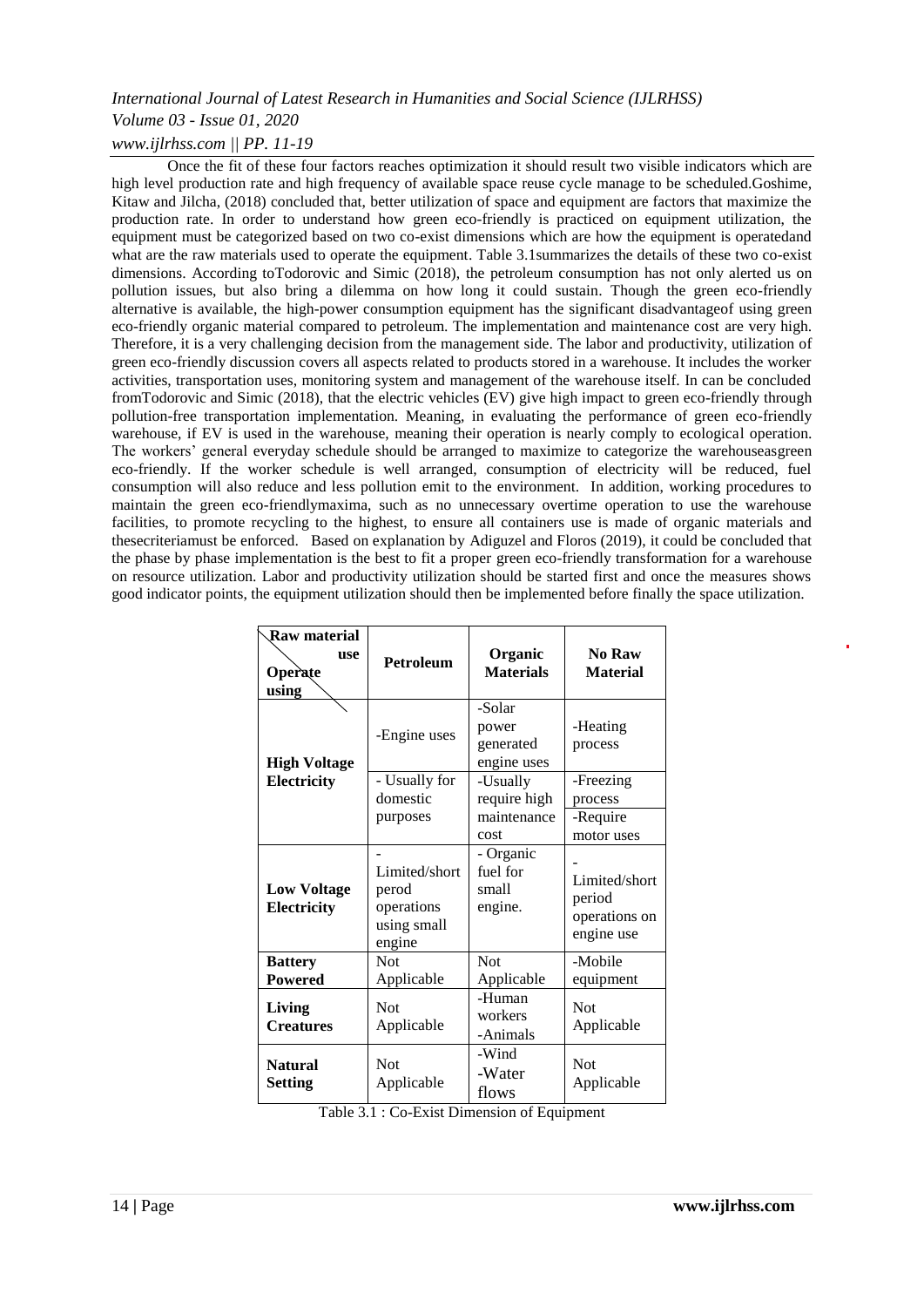# *Volume 03 - Issue 01, 2020*

*www.ijlrhss.com || PP. 11-19*

#### **3.3 Measuring Performance of Eco-Friendly Warehouse from Financial Outcome.**

Financial benefit of eco-friendly warehouse can be measure through Life Cycle Assessment (LCA) and Life Cycle Cost (LCC). LCA has provided appropriate framework warehouse systems environment performance over its expected lifespan. LCC is complementary of LCA, to measuring the financial return of the project (Fouche & Crawford, 2017). Green warehouse offers several of financial benefits, these include tax abatement, cost savings on utility bills through energy and water efficiency, lower construction costs, higher property value, increased productivity and healthy environment for employees (Ashuri & Durmus-Pedini, 2010). Major financial benefits of green warehouse generally related to lower operational costs due to lower consumption of water and energy, lower maintenance costs, and increased productivity and healthier environment. Cost savings, cash incentives, and increased revenues were noted as economically influential factors in the success of green buildings (Abu-Hijleh & Jaheen, 2019). Green warehouse also presents prospects for incentives to offset any higher initial costs in by result in increased productivity and efficiency in the long-run. The green buildings can cover their expenses because of performance efficiency which translate into saving processes (Abu-Hijleh & Jaheen, 2019). Businesses could be losing out on their energy bills for of inefficient technology, equipment and procedures. At the same time, the eco-friendly design of the warehouse can increase employee productivity and occupant health and well-being, resulting in financial benefits for businesses. Besides saving energy, the warehouse can get financial benefit by reusing materials, which could reduce wastage and increase efficiency(Abu-Hijleh & Jaheen, 2019).

The eco-friendly warehouse could introduce a returnable packaging for their products. Through an efficient and simple system whereby customers can return packaging after receiving products, warehouse can has financial saving from lost on expensively packaging material by reusing it numerous times as opposed to losing the material with every delivery. The warehouse could use eco-friendly material that reusable like wood, cardboard and degradable plastic for packaging and in turn reduces the amount that needs to be purchased or produced.

The long-term financial benefits when adopting green environment, it can improve employee's productivity and motivation. Additionally, investing in programs to engage employees with the eco-friendly push to operational efficiency, which their mental and physical wellbeing will improve the chances of such a push succeeding. Creating the healthiest working environment is important to reaching optimum levels of employee productivity, performance and happiness (Ashuri & Durmus-Pedini, 2010)

Green technology of the warehouse will bring efficiency by reducing number of employees, wastage of resources, product damage and machinery. In the end, green technology could increase financial profitability have also been shown to have a positive effect on the environment makes eco-friendly warehouse a win-win situation for businesses. Adoption of green warehouse will improve productivity and reduce costs of businesses (Abu-Hijleh & Jaheen, 2019). Green building is the solution for many problems from local to global scale, from environment to finance and from community to industry (Ashuri & Durmus-Pedini, 2010). Financial outcome of eco-friendly warehouse will give benefit in the long-run through water and energy efficiency, reduce waste, increased employee productivity and motivation, lower operation cost and reduced employee health cost (Kats et al., 2003)

# **3.4 Measuring Performance of Eco-Friendly Warehouse from Responsive and Flexibility.**

In the study by Rha (2010), he pointed out that environmental management is generally beneficial for environmental performance and some aspects of economic performance of the firm. His also found that implementing Green Supply Chain Management (GSCM) practices enable organizations to strengthen sales, profit, on-time delivery, and the customer service level.There are 3 hypotheses proven in his study for flexibility:

- i) GSCM internal practice is positively related to supply chain flexibility.
- ii) GSCM external practice is positively related to supply chain flexibility.
- iii) GSCM eco design practice is positively related to supply chain flexibility.

Vickery et al. (1999) defined five supply chain flexibilities based on previous operations literature in order to look at supply chain uncertainty problems.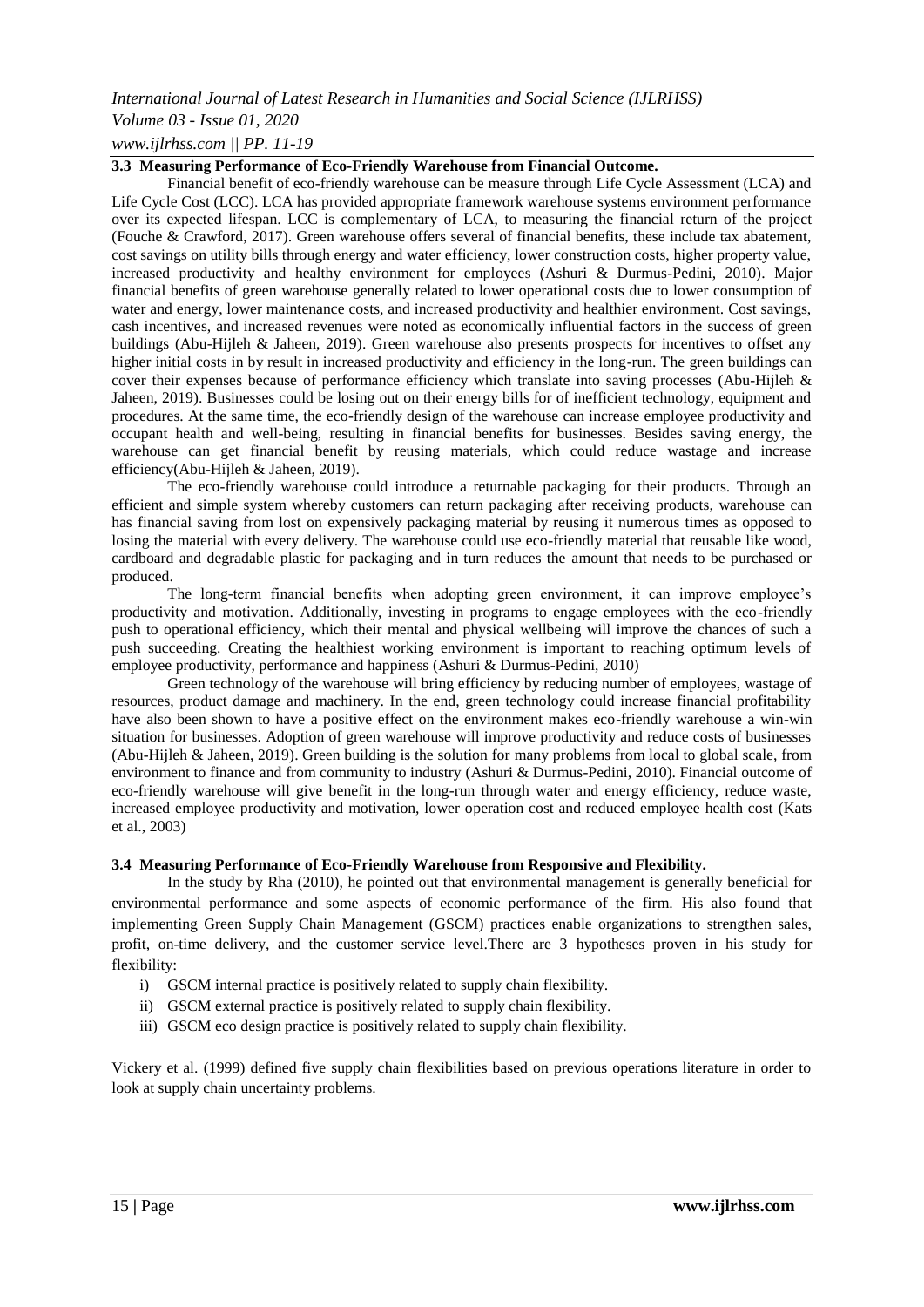| <b>Flexibility Type</b>    | <b>Description</b>        |  |
|----------------------------|---------------------------|--|
| Product flexibility        | The ability to customize. |  |
|                            | product to meetspecific   |  |
|                            | customer demand           |  |
| Volume flexibility         | The ability to adjust     |  |
|                            | capacity to meet changes  |  |
|                            | in customer quantities    |  |
| New product flexibility    | The ability to launch new |  |
|                            | or revised products       |  |
| Distribution flexibility   | The ability to provide    |  |
|                            | widespread access to      |  |
|                            | products                  |  |
| Responsiveness flexibility | The ability to respond to |  |
|                            | target market needs       |  |

Table 3.2: Supply Chain Flexibilities

(Vickery et al., 1999)

Green logistics refers to providing environmentally friendly methods of traditional or forward logistics services, directed from the manufacturer to the final consumer. It covers packaging, reduction, recycling, remanufacturing, reusable packaging, air and noise emission reduction, environmental impact of mode selection, measuring the environmental impact and energy reduction. (Patricija Bajec and Danijela Tuljak-Suban, n.d.)

The adoption of internal environmental management is the key to bringing better economic performance. The successful adoption of GSCM practices by a company depends on the intraorganizational environmental management. In this perspective, (Geng, Mansouri, & Aktas, 2017) conclude that high levels of intraorganizational environment practices could improve flexibility and tend to enhance economic performance.

A better transportation approach for manufacturing company is necessary to reach the destination in a timely manner. Joint route planning can be achieved by outsourcing transportation function. The manufacturing firms contract with third parties to provide transportation services to remain focus on production and sustainability goals. A smart transportation management system required to meet delivery requirements. This model includes smart infrastructure, smart vehicle, and smart freight as well (Stindt, 2017).

Transportation flexibility is also important. Rubber Moulds Ltd, for example, use haulage firms to deliver small volume jobs to costly remote locations, leaving their own fleet to deliver full loads to more convenient locations. It follows that manufacturing and service operations both have important roles to play in creating supply chain flexibility. (Stevenson & Spring, 2009)

# **4. Hypotheses Development & Conceptual Framework**

Referring to the literature review, most of the elements in evaluating the performance of warehouse is based on the quality of the warehouse itself. There is not much study conducted to list down some measurements that can be used to evaluate the performance of the warehouse towards green eco-friendly warehouse.The proposed conceptual framework in this study suggesting some measurement that can be measured to evaluate the warehouse towards green eco-friendly warehouse. Below are some possible hypotheses that can be obtained from the proposed framework: -

H1: There is a significant relationship between accuracy of the warehouse performance towards green ecofriendly warehouse towards supply chain efficiency.

H2: There is a significant relationship between resource utilization of the warehouse with green eco-friendly warehouse towards supply chain efficiency.

H3: There is a significant relationship between financial outcome of the warehouse towards the green ecofriendly warehouse towards supply chain efficiency.

H4 There is a significant relationship between the responsiveness and flexibility of the warehouse towards green eco-friendly warehouse towards supply chain efficiency.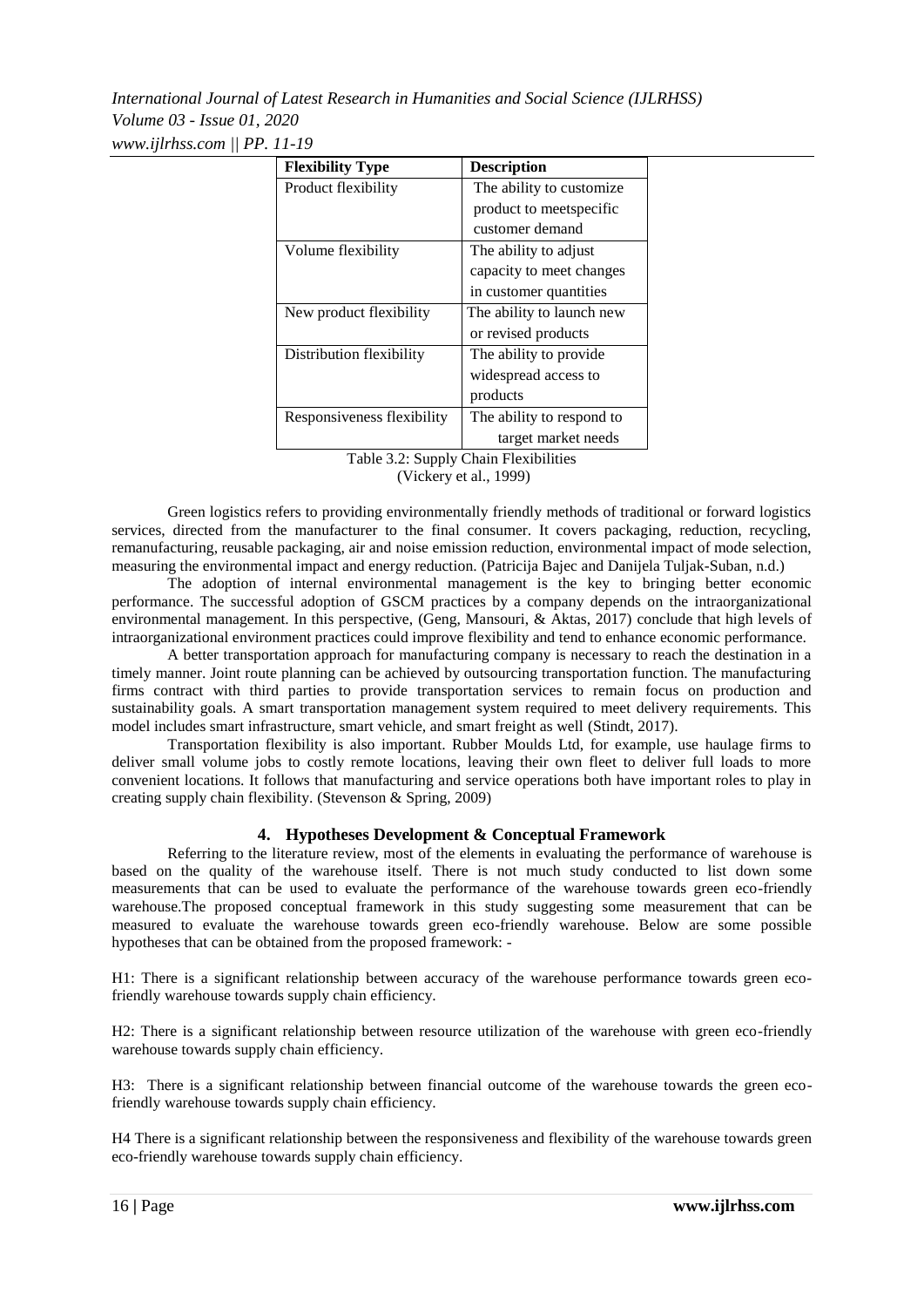

Figure 4.1 Conceptual Framework

# **5. Research Methodology**

This paper is developed by using secondary data mainly from extensive review on literature reviews of articles, books and official release documents. The papers were selected based on some criteria which is warehouse measurement, green warehouse, eco-friendly warehouse and criteria in measuring warehouse performance. Online database such as Science Direct, Scopus, SpringerLink and Wiley Online Library is used to obtain those related articles.

This paper can be develop further using the conceptual framework by running a test on the hypotheses. To test the hypotheses, further study will require quantitative analysis. Researcher can use descriptive analysis to develop by gathering, analyzing and presenting future data collection. It is suggested, for the further study researchers can use correlational where researcher will know the exact relationship between the dependent variable and independent variables. Since this study require less involvement of researcher inference, noncontrived setting can be considered.

# **6. Limitation**

Below are some of the limitation for this study: -

- i. This study is a conceptual study, so there is no further test to confirm on the hypotheses.
- ii. The theoretical framework is developed from previous study done by (Laosirihongthong et.al, 2018) but some of the measurement is not suitable to measure the performance of warehouse towards eco-friendly operation.

# **7. Discussion & Conclusion**

This study has highlighted that the green eco-friendly warehouse is a way to improve supply chain efficiency sustainable of the ecosystem. This study provided a theoretical framework of measurement that can be used to evaluate the performance of the warehouse in implementing green eco-friendly operation which lead to supply chain management efficiency. In this paper, it emphasized of how selected elements such as operation accuracy, resource utilization, financially, responsive and flexibility in terms of conceptual study is more efficient compared to non-eco-friendly warehouse.For further improvement of this study, other researcher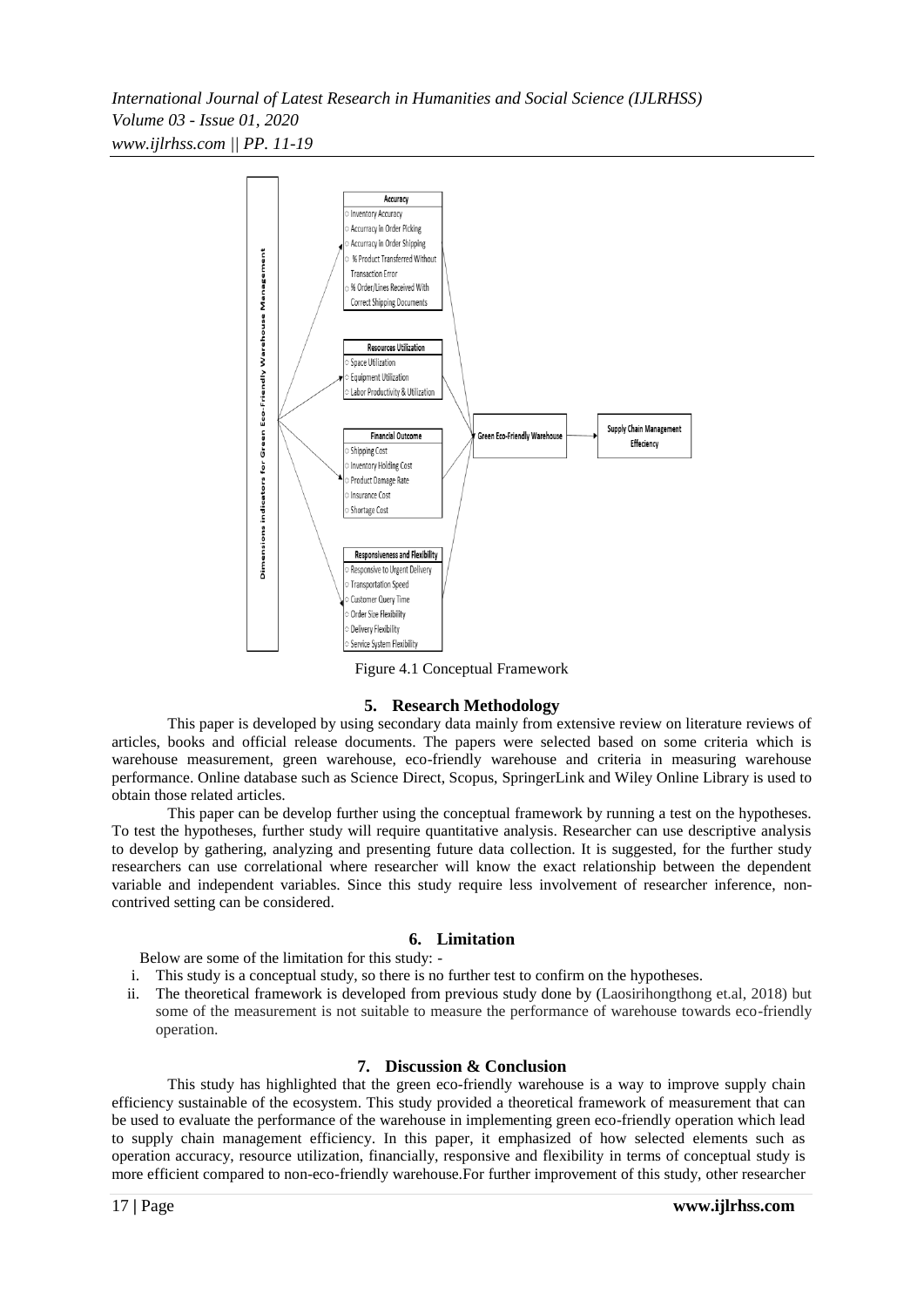#### *Volume 03 - Issue 01, 2020*

#### *www.ijlrhss.com || PP. 11-19*

can conduct a test for confirmation element on the hypothesis. Besides that, to make this study to be more reliable and accurate, the researcher can use primary data to complement the secondary data.It is safe to say the eco-friendly warehouse is the future for theindustries of supply chain. In conclusion, the theoretical framework of this study can be use as a basis for warehouse operation to measure gap analysis before fully implementing their warehouse towards sustainable operation.

#### **References**

- [1]. Abu-Hijleh, B., & Jaheen, N. (2019). Energy and economic impact of the new Dubai municipality green building regulations and potential upgrades of the regulations. *Energy Strategy Reviews*, *24*(January), 51–67. https://doi.org/10.1016/j.esr.2019.01.004
- [2]. Adıgüzel, H., & Floros, M. (2019). Capacity utilization analysis through time-driven ABC in a smallsized manufacturing company. *Emarald Insight*, 1741.
- [3]. Andjelkovic, A., & Radosavljević, M. (2018). Improving order-picking process through implementation of warehouse management system. *Strategic Management*, *23*, 3–10. https://doi.org/10.5937/StraMan1801003A
- [4]. Ashuri, B., & Durmus-Pedini, A. (2010). An overview of the benefits and risk factors of going green in existing buildings. *International Journal of Facility Management*, *1*(1), 1–15.
- [5]. Bogale, T. (2016). *Assessment of Warehouse Performance: A Case of Ethiopian Trading Enterprise*. Addis Ababa University.
- [6]. Chen, L., Zhao, X., Tang, O., Price, L., Zhang, S., & Zhu, W. (2017). Supply chain collaboration for sustainability: A literature review and future research agenda. *International Journal of Production Economics*, *194*, 73-87.
- [7]. Chatur, H. (2019, August 15). *Why 100% renewables isn't feasible by 2050.* Retrieved December 18, 2019, from https://www.utilitydive.com/news: https://www.utilitydive.com/news/why-100-renewablesisnt-feasible-by-2050/560918/
- [8]. Chen, P. S., Huang, C. Y., Yu, C. C., & Hung, C. C. (2017). The examination of key performance indicators of warehouse operation systems based on detailed case studies. *Journal of Information and Optimization Sciences*, *38*(2), 367-389.
- [9]. Fouche, M., & Crawford, R. H. (2017). Towards an Integrated Approach for Evaluating both the Life Cycle Environmental and Financial Performance of a Building: A Review. *Procedia Engineering*, *180*, 118–127. https://doi.org/10.1016/j.proeng.2017.04.171.
- [10]. Grant, D. B., & Shaw, S. (2019). Environmental or sustainable supply chain performance measurement standards and certifications. In *Handbook on the Sustainable Supply Chain* (p. 357). Edward Elgar Publishing.
- [11]. Geng, R., Mansouri, S. A., & Aktas, E. (2017). The relationship between green supply chain management and performance: A meta-analysis of empirical evidences in Asian emerging economies. *Intern. Journal of Production Economics*, *183*(December 2015), 245–258. https://doi.org/10.1016/j.ijpe.2016.10.008
- [12]. Goshime, Y., Kitaw, D., & Jilcha, K. (2018). Lean manufacturing as a vehicle for improving productivity and customer satisfaction : A literature review on metals and engineering industries. *Emerald Insight*, 691.
- [13]. Indrawati, S., Miranda, S., & Pratama, A. B. (2018). Model of Warehouse Performance Measurement Based on Sustainable Warehouse Design. In *2018 4th International Conference on Science and Technology (ICST)* (pp. 1–5).
- [14]. Kamble, S., Gunasekaran, A., & Dhone, N. C. (2019). Industry 4.0 and lean manufacturing practices for sustainable organisational performance in Indian manufacturing companies. *International Journal of Production Research*, 1-19.
- [15]. Kats, G., Alevantis, L., Berman, A., Mills, E., & Perlman, J. (2003). The Costs and Financial Benefits of Green Buildings A Report to California ' s Sustainable Building Task Force. *Building*, (October), 134.
- [16]. Khan, S. A. R., & Zhang, Y. (2017). The Cost Minimization Model in Warehouse Distribution System. *International Journal of Management and Fuzzy Systems*, *3*(5), 75.
- [17]. Laosirihongthong, T., Adebanjo, D., Samaranayake, P., Subramanian, N., & Boon-itt, S. (2018). Prioritizing warehouse performance measures in contemporary supply chains. *International Journal of Productivity and Performance Management*, *67*(9), 1703–1726.
- [18]. Ma, W., & Abdulai, A. (2019). IPM adoption, cooperative membership and farm economic performance: Insight from apple farmers in China. *China Agricultural Economic Review*, *11*(2), 218–